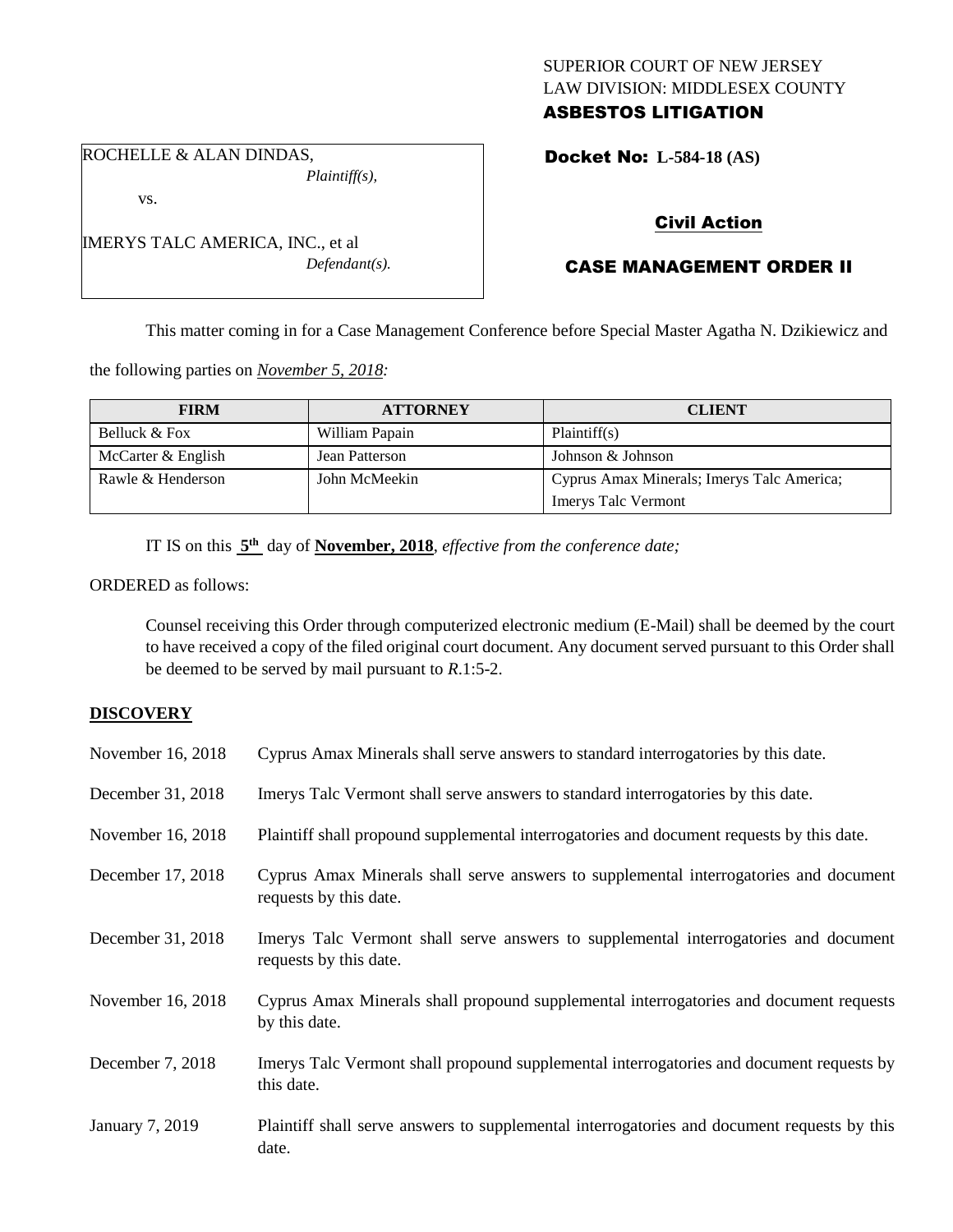- December 7, 2018 Cyprus Amax Minerals and Imerys Talc Vermont shall advise plaintiff's counsel whether they wish to re-depose plaintiffs by this date. February 8, 2019 Fact discovery, including depositions, shall be completed by this date. Plaintiff's counsel shall contact the Special Master within one week of this deadline if all fact discovery is not completed.
- February 8, 2019 Depositions of corporate representatives shall be completed by this date.

### **EARLY SETTLEMENT**

February 1, 2019 Settlement demands shall be served on all counsel and the Special Master by this date.

### **SUMMARY JUDGMENT MOTION PRACTICE**

- February 1, 2019 Plaintiff's counsel shall advise, in writing, of intent not to oppose motions by this date.
- February 15, 2019 Summary judgment motions shall be filed no later than this date.
- March 15, 2019 Last return date for summary judgment motions.

### **MEDICAL DEFENSE**

- December 7, 2018 Plaintiff shall serve medical expert reports by this date.
- December 7, 2018 Upon request by defense counsel, plaintiff is to arrange for the transfer of pathology specimens and x-rays, if any, by this date.
- February 8, 2019 Defendants shall identify its medical experts and serve medical reports, if any, by this date. In addition, defendants shall notify plaintiff's counsel (as well as all counsel of record) of a joinder in an expert medical defense by this date.

#### **LIABILITY EXPERT REPORTS**

- February 8, 2019 Plaintiff shall identify its liability experts and serve liability expert reports or a certified expert statement by this date or waive any opportunity to rely on liability expert testimony.
- March 15, 2019 Defendants shall identify its liability experts and serve liability expert reports, if any, by this date or waive any opportunity to rely on liability expert testimony.

#### **ECONOMIST EXPERT REPORTS**

- December 7, 2018 Plaintiff shall identify its expert economists and serve expert economist report(s), if any, by this date or waive any opportunity to rely on economic expert testimony.
- February 8, 2019 Defendants shall identify its expert economists and serve expert economist report(s), if any, by this date or waive any opportunity to rely on economic expert testimony.

#### **EXPERT DEPOSITIONS**

April 5, 2019 Expert depositions shall be completed by this date. To the extent that plaintiff and defendant generic experts have been deposed before, the parties seeking that deposition in this case must

 $\_$  ,  $\_$  ,  $\_$  ,  $\_$  ,  $\_$  ,  $\_$  ,  $\_$  ,  $\_$  ,  $\_$  ,  $\_$  ,  $\_$  ,  $\_$  ,  $\_$  ,  $\_$  ,  $\_$  ,  $\_$  ,  $\_$  ,  $\_$  ,  $\_$  ,  $\_$  ,  $\_$  ,  $\_$  ,  $\_$  ,  $\_$  ,  $\_$  ,  $\_$  ,  $\_$  ,  $\_$  ,  $\_$  ,  $\_$  ,  $\_$  ,  $\_$  ,  $\_$  ,  $\_$  ,  $\_$  ,  $\_$  ,  $\_$  ,